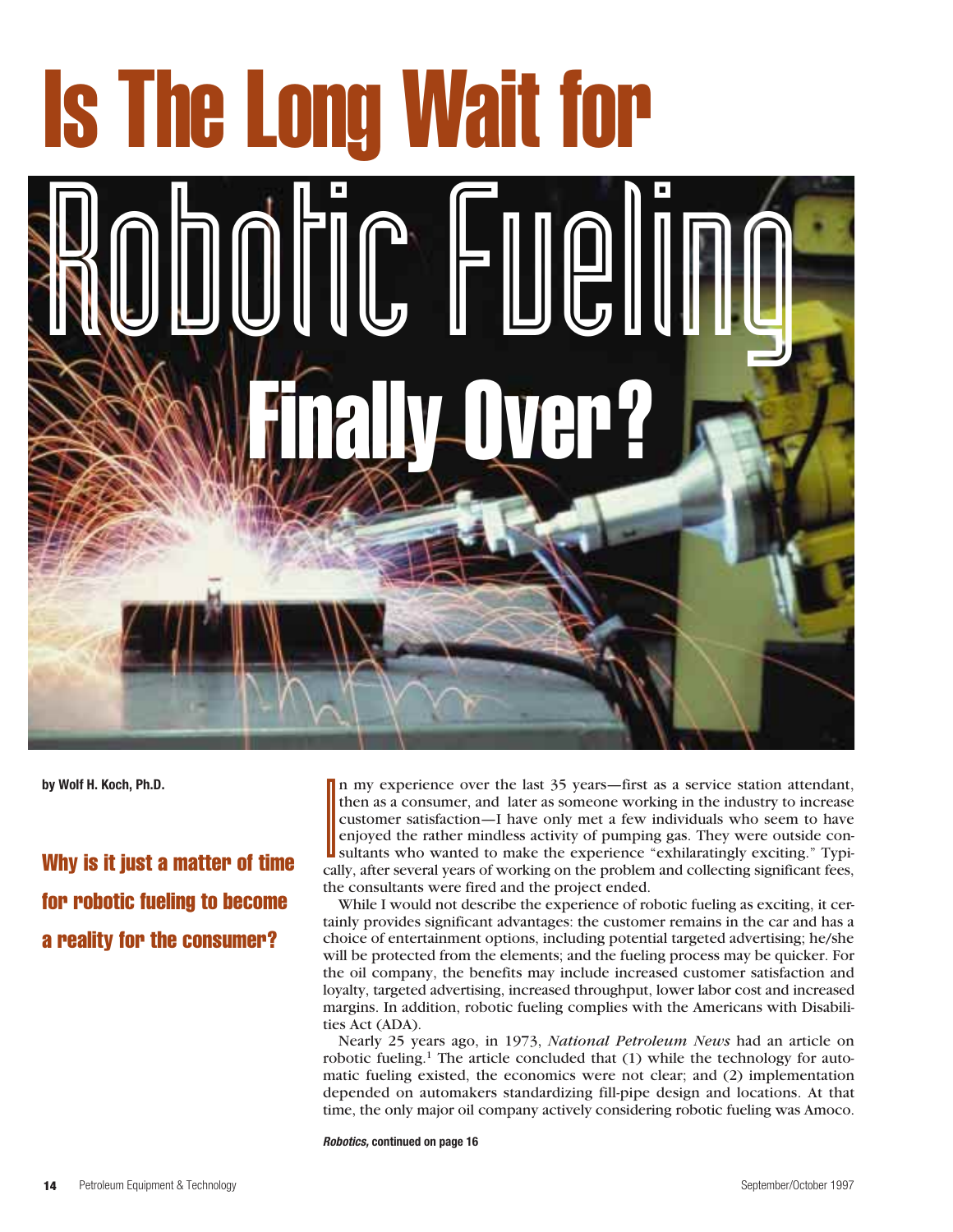

**Figure 1 (above)** *Amoco model for fueling unmodified cars.*  **Figure 2 (below)** *Amoco model for under-car fueling.*



**Robotics, continued from page 14**

Let's fast forward to 1997. Two companies have announced their plans to introduce robotic fueling equipment for the first quarter of 1998: Shell Oil Company and Trans Robotics Inc. Other companies are working on robotic fueling concepts and may bring additional technology into the marketplace.

# **Robotic beginning**

During the mid '60s, as oil companies began contemplating the use of self-serve stations, the idea of robotic fueling appears to have arisen as a way to minimize labor costs. The patent literature starts modestly with two 1963 patents issued to Charles Mays and Lee Darwin. Between 1968 and 1970, Irwin Ginsburgh of Amoco obtained seven patents on various aspects of robotic fueling and an eighth in 1972.

All systems described by these patents were mechanical and required extensive changes in the vehicle tank fill pipe. *Figures 1* and *2* depict these early systems and show that precise positioning of the vehicle and the fill pipe was necessary; this is no longer the case. In addition, automated point-of-sales (POS) technology that could capture and store a transaction had not yet matured.

A position paper published by Amoco in  $1971<sup>2</sup>$ indicates that the company had studied the following alternative designs: fueling unmodified current-model cars; retrofitting cars with a uniquely positioned filler pipe; and factory standardized fill pipes having a machine-operable closure.



**Figure 3** *Nozzle and fuel receiver for fender and under-car fueling.*

For the first design, Amoco considered storing the fill-pipe position in a central database or on an identification card that was to initiate the transaction. At the time, equipment capable of locating a random fill-pipe location had not been developed and this design was abandoned because of excessive development costs.

The second design was tested extensively and eventually abandoned, again for economic reasons. It abandoned the earlier use of a gantry (now in use by Shell) in favor of, initially, a fender-mounted and later, a bottom-mounted receiver for the tank and a matching fueling arm. *Figure 3* shows equipment that was developed for this second design. It is reminiscent of aircraft midair refueling devices, scaled down for automotive use.

The third alternative, having the automakers provide standardized fill-pipes, was never realized, and led to the abandonment of the project in the early 1970s. During the late '60s and early '70s, Amoco had not yet built an integrated system, although the company had evaluated all components, including card readers, receipt printers and automated billing on a stand-alone basis. Safety devices such as sensors to ensure engine shut-off, interlocks to ensure nozzle latching and barriers to prevent drive-offs during fueling had also been designed. Between 1972 and the late '80s, the patent literature describes an advancing POS technology, ancillary advances in robotics and significant improvements in instrumentation and sensors.

The next wave of patents in automated vehicle fueling were issued to Ronald Horvath (1987) and James Hollerback (1989). Like the Amoco developments, the Horvath patents describe a mechanical robot that fuels from the bottom of the vehicle tank and requires extensive tank modifications; it appears to be best suited for fleet applications. The Hollerback design includes provisions for windshield cleaning and describes the first use of hydraulic and solenoid switches and a credit card reader, all linked to and controlled by a computer.

# **Double exposure**

My first exposure to robotic fueling was in 1991. I attended a demonstration of Trans Robotics equipment (Trans Robotics International) at an international engineering conference hosted by Wayne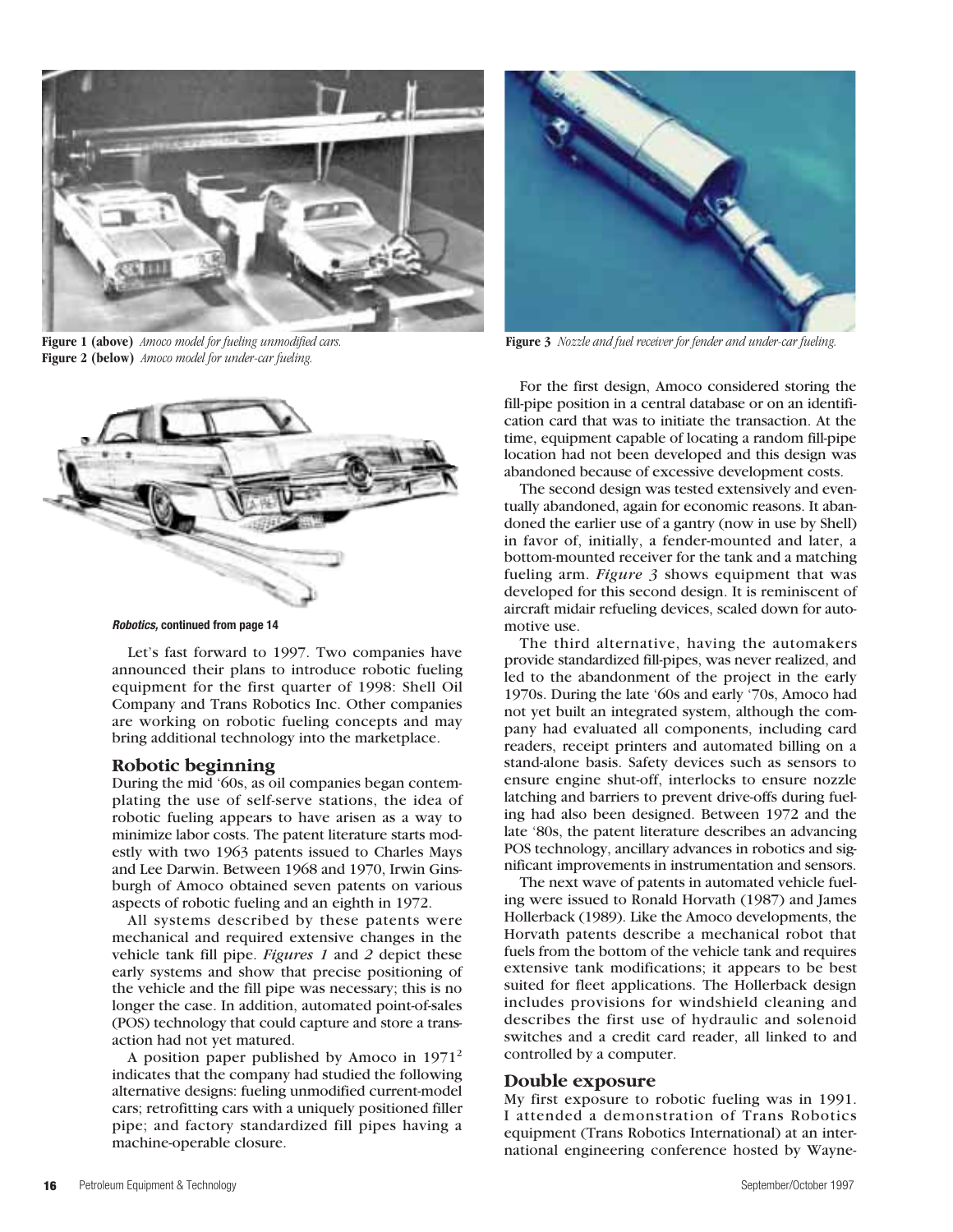Dresser as part of the company's 100-year anniversary celebration. A year later, I observed demonstrations of the same unit at the Automechanika in Frankfurt, Germany. Following the Frankfurt show, I visited Trans Robotics in Sweden and witnessed actual fueling of several cars at a fleet fueling location, where the robot was being tested.

Upon returning from this European trip, I frequently discussed automated fueling with people of varied backgrounds. The usual objection I heard was that it would be extremely difficult to determine the fill pipe location. I usually replied that the world's air forces have been using mid-air refueling of high performance jets for many years and that fueling a stationary object on the ground should be relatively simple in comparison.

Since 1990, the patent literature indicates a significant renewed interest in automated refueling. Our patent database now includes more than 120 US, European and World patents covering automated fueling and related robotics, instrumentation and POS topics. About 70 of the 120 patents have been issued since 1990, covering all facets of robotic fueling, vehicle interface, instrumentation and safety. Judging the current wealth of patents, it appears that most difficulties of the past have been overcome.

# **Current developments**

A number of domestic and international development efforts by the following companies are currently underway.

**Shell Oil Company** Shell's current internal effort in robotic fueling began in 1991 when a Shell employee, Bill Ramsey (now retired), approached corporate management with a proposal to purchase or develop appropriate technology. Shell initially worked with Trans Robotics. In 1993, Shell's management authorized an internal development effort to commercialize robotic fueling instead of purchasing externally. The current

Shell effort started in 1994 with International Submarine Engineering (ISE), Gilbarco, HR Textron and Stant as partners.

The first robotic station was built earlier this year in Sacramento, California, and is currently being tested. Large scale customer tests with a 500 vehicle fleet are to start in mid-September. Work with Underwriters Laboratory (UL) is almost completed and certification testing with the California Air Resources Board (CARB) will begin soon. A nationwide roll-out is scheduled for early 1998.

The Shell Smart Pump Sacramento installation, shown in *Figures 4* and *5,* is quite similar to *PE&T's* previous artistic renderings based on the patent drawings (March/April 1997, p. 40). The robot's fuel arm travels in an overhead gantry that allows travel around the vehicle to reach the fill pipe. The vehicle must have a credit card size transponder mounted in the windshield, providing information about the customer and the vehicle to the controller. The fill-pipe must also have a replacement fuel cap with a spring loaded slot, eliminating the need for cap removal during refueling.

There are some vehicles which the Smart Pump cannot fuel. While most of them are exotic imports, they do include Chevrolet Corvette, Honda Civic Del Sol and the Mazda Miata.

Since the hydraulics, point-of-sales and vapor recovery components of the Shell robot are manufactured and integrated by Gilbarco, the system will eventually be available to the industry as a Gilbarco system. Future marketing plans have not yet been released.

**Trans Robotic Inc.** The Swedish company Trans Robotics International was reorganized in 1992. The Company now operates as Trans Robotics Inc. domestically and as Autofill Europe AB in Sweden and Europe. The Company's products have been tested commercially for a number of years. Trans

**Figure 4** *Shell's Smart Pump Installation in Sacramento, CA* **Figure 5** *Fueling arm detail of Shell's Smart Pump*



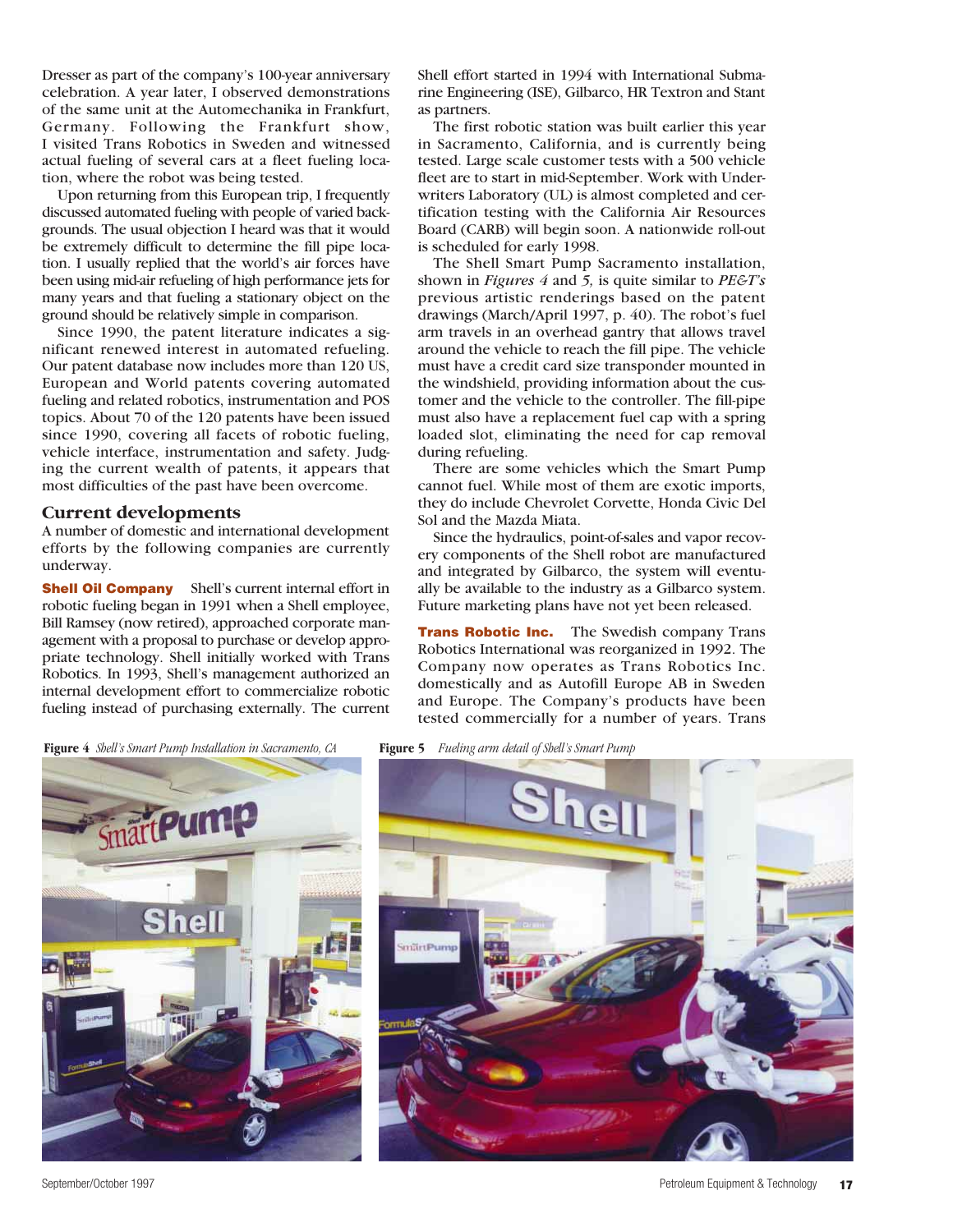

**Figure 6** *Trans Robotic's Swedish testing facility*

Robotics president, Claes Holm, expects availability of robots in early 1998. UL certification is almost completed and CARB testing is to start soon.

The Trans Robotics unit is less complex than Shell's Smart Pump. Instead of an overhead gantry, the robot is positioned on the island. It has a capability of fueling on one side of a vehicle only; two robots are needed to fuel a mix of left and right fueled cars and the system cannot accommodate rear fueling. Mr. Holm suggests that his robot will be more cost effective: since the distribution of left and right fueled vehicles is about even, two of his robots will handle twice the vehicle throughput at a cost that, while

not yet announced, is claimed to be lower than a gantry system.

*Figure 6* shows a typical Trans Robotics installation. A small round transponder button is mounted to the upper rear corner of the fuel door and the vehicle fuel cap is replaced with one having a spring-loaded

slot. The robot locates the fuel **Figure 7** *Tokheim's FlowMark V prototype*

door, opens it, and connects through the fill cap to dispense fuel and return vapors.

**Tokheim/Robosoft** Tokheim Corp. has formed an alliance with Robosoft of France to bring existing fleet fueling technology to the North American market. Robosoft developed two generations of fleet robots and has fueled several municipal fleets of more than 400 vehicles for about five years. Their current models, the OSCAR Mk4 and 5, are available to commercial fleets today. Of all automated fueling equipment vendors, Robosoft has the most experience.

**Figure 8** *Salzkotten robot prototype*



Tokheim's joint development with Robosoft has resulted in the FloMark V, first shown at Convex '96. The unit, shown in *Figure 7,* can be added to an existing island dispenser. The vehicle to be fueled has a compact transponder attached to the undercarriage and its filler cap replaced with one containing a spring-operated trap.

The robot uses a standard nozzle and hose to fuel vehicles and may be used in combination with Tokheim's Fuel Point system for establishing information exchange between the vehicle and the station. While the system is now ready for fleet fueling, Tokheim is looking for an oil company partner to move it to the retail arena.

**Tankanlangen Salzkotten/Mercedes/BMW** The German publication announced a robotic fueling research project in late 1995<sup>3</sup>. The joint project among the Fraunhof-Institut, Mercedes, BMW, Tankanlangen Salzkotten, Albert Hiby, Reis Robotics and Lengyel Industrial Design was budgeted at about \$10 million (DM 15 Million). The first prototype was shown in Frankfurt at the Automechanika in September 1996 (see *Figure 8*).

A news release in November stated that Reis Robotics will bring the unit to North America in about five years. $4$  Recent communications with Salzkotten indicate that the first commercial units are planned for 1999, and that Salzkotten has all marketing rights.

### **Future automotons**

With current development efforts, it is quite certain that robotic fueling will become a reality. "When?" is another question. It is doubtful that systems already announced will be ready for retail operations by early next year.

While Shell and Trans Robotics claim to be close to satisfying UL listing requirements, the CARB certification process has not yet started. To meet current certification requirements, the testing protocol must be modified. Regulations governing the Weights and Measures requirements must also be changed. Both tests require human intervention and need to be changed to reflect automated robotic equipment.

On the positive side, Shell expects vapor recovery to exceed 100 percent when using current testing standards. All robots will make a tight seal with the vehicle fill cap and capture the initial vapor release currently experienced when motorists open the fill cap.

Will robotic fueling someday be profitable? Shell's project manager Bob Gates would only say that Shell expects the robot to be profitable, and that the company spent less than the German consortium.

The *Sacramento Bee* newspaper had a recent article on the findings of some Shell focus group marketing studies; apparently, the system is particularly popular with women, parents traveling with children, and business people<sup>5</sup>. Shell has not announced how much it will charge for a Smart Pump fill.

In New Jersey and Oregon, two states where self serve is not legal, robots might replace pump attendants. For the rest of the US, automated fueling might

**Robotics, continued on page 49**